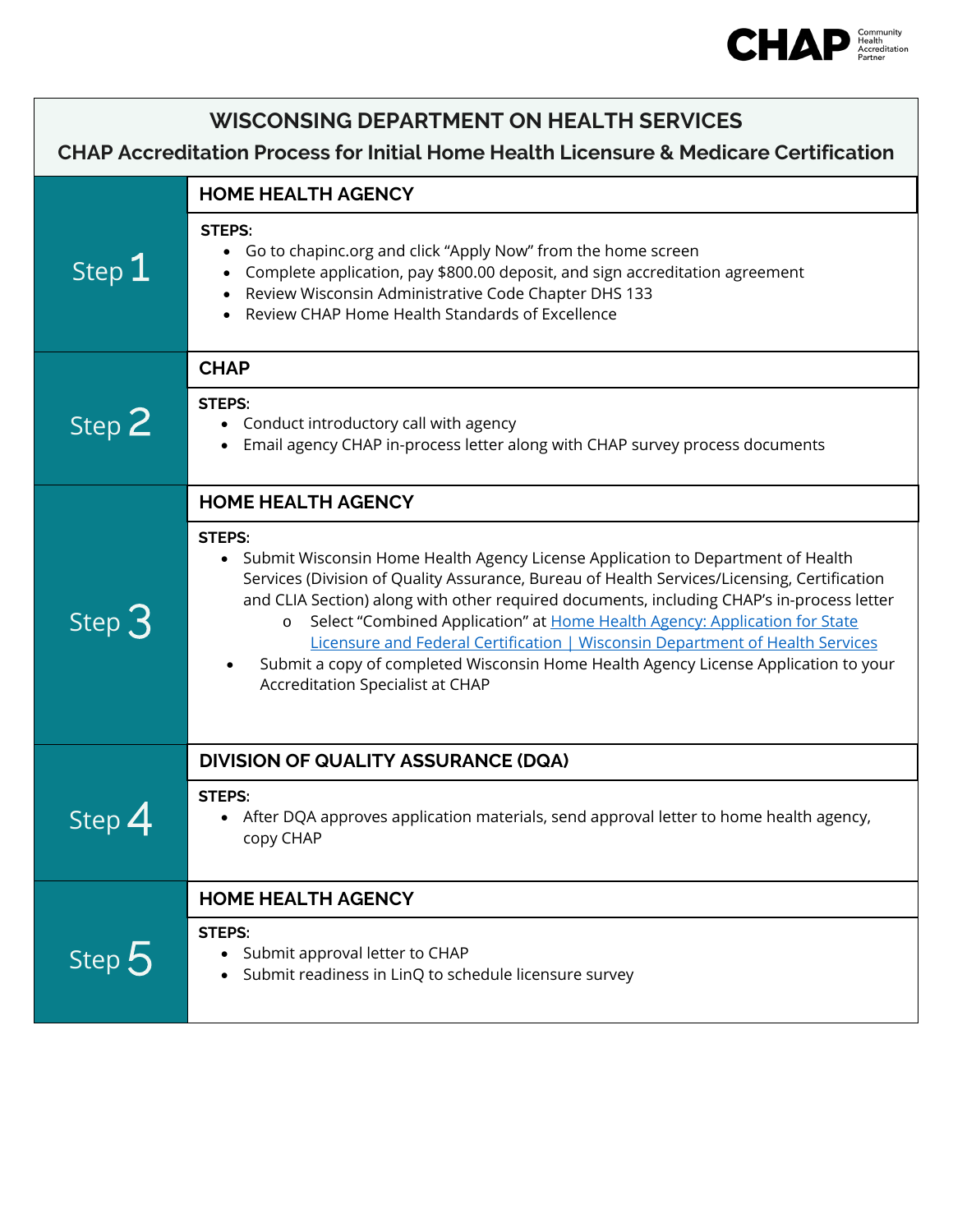

|                                                       | <b>CHAP</b>                                                                                                                                                                                                                                                                                                                                                                                                                                                                                                                                                                                                                                                                                                                                                                                                                                              |
|-------------------------------------------------------|----------------------------------------------------------------------------------------------------------------------------------------------------------------------------------------------------------------------------------------------------------------------------------------------------------------------------------------------------------------------------------------------------------------------------------------------------------------------------------------------------------------------------------------------------------------------------------------------------------------------------------------------------------------------------------------------------------------------------------------------------------------------------------------------------------------------------------------------------------|
| Step 6                                                | <b>STEPS:</b><br>Accreditation Specialist completes readiness call and Scheduling Manager schedules an<br>$\bullet$<br>announced initial licensure visit<br>Conduct 1 day licensure visit and submit for CHAP's 3 levels of review<br>If an action plan is required (any deficiencies cited), submit action plan within 10<br>$\circ$<br>calendar days of CHAP release of the action plan to agency<br>If no deficiencies or with accepted action plan, the site visit is assigned to the<br>$\circ$<br>CHAP Board of Review (BOR) for a provisional accreditation decision<br>Notify agency of licensure accreditation decision via emailed accreditation letter<br>Email DQA of approval of 1-year provisional accreditation                                                                                                                           |
|                                                       | <b>DIVISION OF QUALITY ASSURANCE (DQA)</b>                                                                                                                                                                                                                                                                                                                                                                                                                                                                                                                                                                                                                                                                                                                                                                                                               |
| Step $\overline{\smash{\big)}\smash{\mathop{\big}}\}$ | <b>STEPS:</b><br>Notify and grant provisional state licensure for 1 year with the same effective date of<br>$\bullet$<br>CHAP accreditation (NOTE: Wisconsin provisional licensure is effective for 3 months; it is<br>extendable up to 3 times, up to a total of 1 year. The agency must send a letter to DQA<br>requesting these extensions as necessary                                                                                                                                                                                                                                                                                                                                                                                                                                                                                               |
|                                                       | <b>HOME HEALTH AGENCY</b>                                                                                                                                                                                                                                                                                                                                                                                                                                                                                                                                                                                                                                                                                                                                                                                                                                |
| Step $8$                                              | <b>STEPS:</b><br>Submit CMS-855A application to Wisconsin's assigned Medicare Administrative<br>Contractor (MAC)<br>National Government Services (NGS) -<br>$\circ$<br>https://www.ngsmedicare.com/web/ngs?lob=93618&state=97203&region=93624<br>After provisional license is received, begin admitting and serving patients (a minimum of<br>10 skilled patients must be served, with 7 active skilled patients at the time of the initial<br>site visit).<br>The agency must have provided nursing and at least 1 other therapeutic service<br>$\circ$<br>prior to the initial accreditation site visit.<br>Submit a copy of the 855A approval letter from NGS to CHAP and submit readiness in<br>CHAPLinQ<br>"Readiness" consists of the 855A approval letter, entry of number of skilled<br>$\circ$<br>patients served and number of active patients |